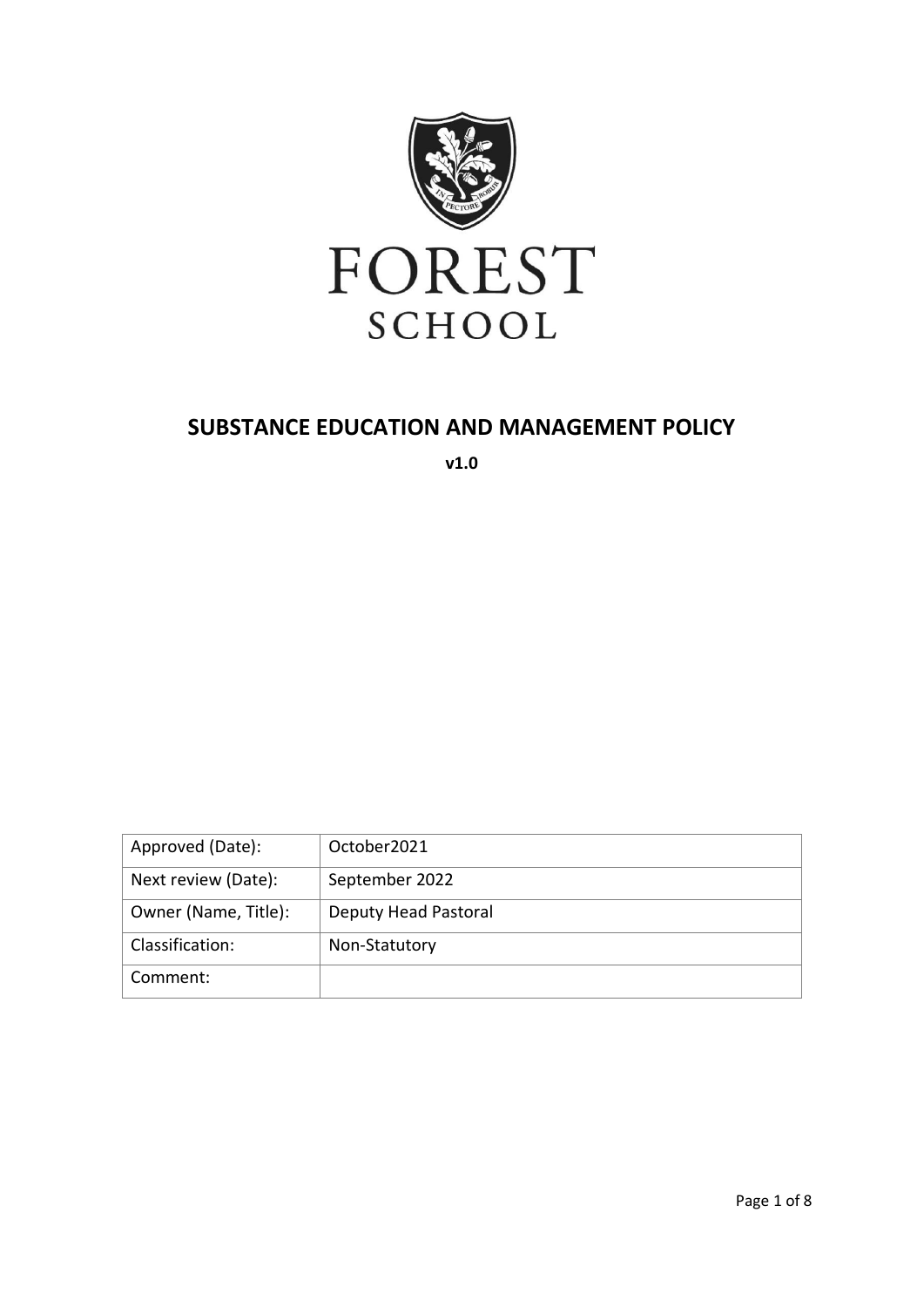## **Contents**

# 1 Introduction, Aims and Objectives

- 1.1 This policy is intended for Governors, teachers, parents, carers, guardians and pupils. It is designed to give all parties a clear statement of the School's approach to substance education and management, its stance on the use of harmful substances by pupils at Forest School and the relationship between the School, the pupils and parents. Forest acknowledges that although drugs can be widely available, easily accessed and prevalent in society, any form of substance misuse can have detrimental effects on a person's physical and mental health, also affecting other people around them.
- 1.2 At Forest, we take any pupil's involvement with harmful or illegal substances very seriously.
- 1.3 Our school rules make it clear we have realistic expectations that pupils will not involve themselves in the use of illegal substances as part of their responsibility to themselves and others, and it is our safeguarding responsibility to all pupils to maintain that line.
- 1.4 In some cases, pupils' behaviour in relation to illegal substances will put them in territory where their place at Forest is immediately brought into question. Following an investigation, a high-level sanction will ensue, and a pupil may be supported to leave the School and make a fresh start elsewhere. This will follow in line with our Behaviour Policy.
- 1.5 However, we always look at incidents involving harmful or illegal substances on a caseby-case basis and, in some specific circumstances, the school may decide to follow a pastoral route.
- 1.6 This Policy will explain the circumstances in which these different approaches might be taken within Forest's framework of outstanding pastoral care.
- 1.7 This policy should be read in conjunction with:

Mental Health Policy (Senior School) PSHEE Policy Medical Policy? TBC School Rules Behaviour Policy Safeguarding and Child Protection Policy Safe Handling, Searches, Contact and Restraints Policy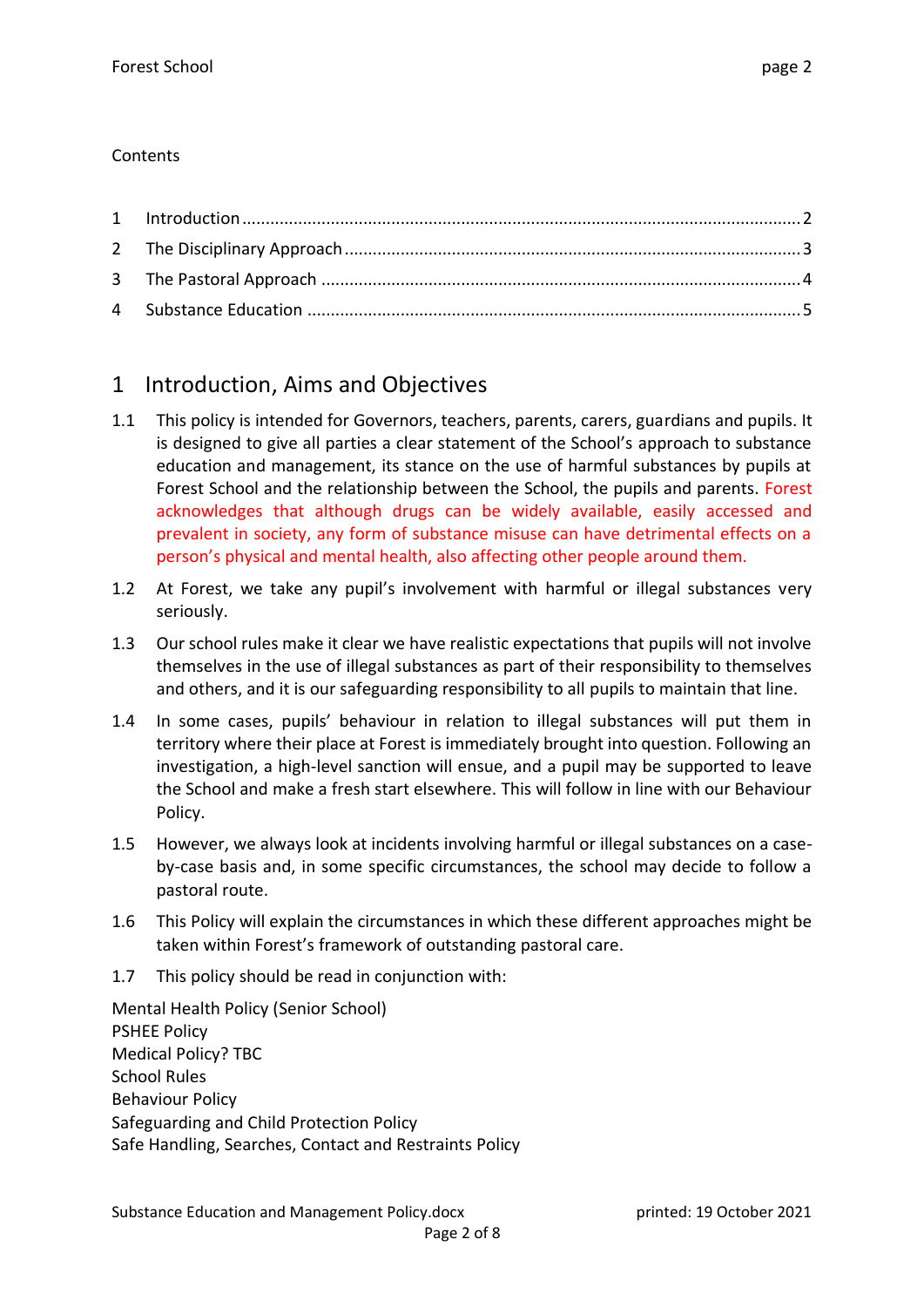1.8 The aims and objectives of this policy are to:

a) Clarify the School's approach to drugs for all staff, pupils, governors, parents/carers, external agencies and the wider community

b) Safeguard the health and safety of pupils and staff in School and of visitors to the School

c) Enable staff to manage substance misuse incidents appropriately, with confidence and consistency.

d) Support, when possible, pupils whose own drug or alcohol use, or that of a family member, is causing concern, including referral or signposting to external agencies

e) State the legal requirements and responsibilities of the School

1.9 Definition and Terminology

Unless otherwise specified, where the document refers to drugs this includes

- a) alcohol
- b) tobacco
- c) illegal drugs
- d) medicines over the counter and or prescribed
- e) new (novel) psychoactive substances ('legal highs')
- f) volatile substances that may be inhaled such as solvents
- g) unauthorized substances including electronic cigarettes

h) "legal" drugs (including animal, mineral or vegetable products which have an intoxicating, and/or stimulating and/or hallucinating effect); performance enhancing drugs; anabolic steroids; glue; solvents

1.9B The term Substance misuse refers to "a broad term encompassing harmful use of any psychotropic substance, including alcohol and either legal or illicit drugs," NICE (National Institute for Health and Care Excellence) 2013. In terms of this document substance misuse refers to any form of ingestible / inhalable / injectable substance including food supplements, vitamins, protein drinks, sports supplements, caffeine, being used to harmful excess.

a) Possession is defined as a person knowingly having drugs / substances within their personal control i.e. in their hand, pocket, bag, car etc

b) Supply refers to sharing, selling or giving drugs / substances to another person / people. Legally if a person says they are 'looking after drugs' for another, they can still be charged with intent to supply.

# 2 The Disciplinary Approach

2.1 The school will conduct a full investigation; however, permanent exclusion is the likely outcome in circumstances where it is established that any of the following criteria apply: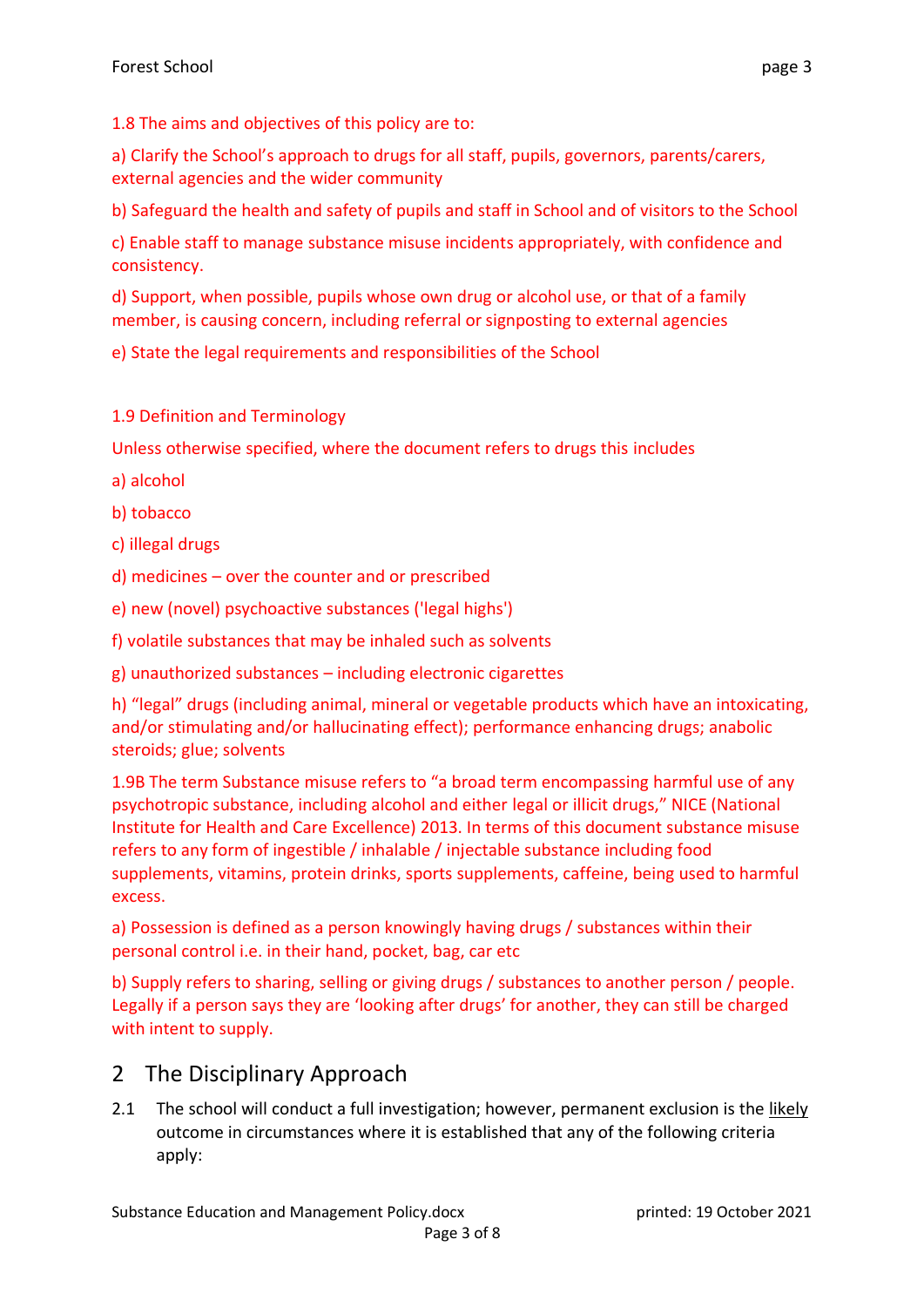- A. A pupil was or is in possession of harmful or illegal substances whilst at School.
- B. A pupil was or is in possession of harmful or illegal substances on the journey to and from School;
- C. A pupil was or is in possession of harmful of illegal substances whilst deemed to be under the responsibility of the School. This includes all school trips, sporting fixtures and any school related events.
- D. A pupil has offered (for sale or otherwise) harmful or illegal substances to other pupils – whether at School, on the journey to and from School, under the responsibility of the School or at any other time, including evenings, weekends and holidays.
- E. A pupil was or is abusing substances while at School, on the journey to and from School, or is deemed under the responsibility of the School, or in circumstances related to (G);
- F. A pupil has not co-operated honestly during an investigation into an incident involving or alleging the use/sale of substances;
- G. The pupils' conduct or actions have the potential to threaten the reputation of the School. This may include actions or conduct which takes place outside School or not in term time.
- 2.2 Details on the procedure for permanent exclusion can be found in the School's Behaviour Policy.
- 2.3 Any incident in School where a pupil is suspected of involvement with harmful or illegal drugs, possession of harmful or illegal drugs or carrying materials used in substance or alcohol abuse, will be immediately investigated by the School and the parents or guardians contacted as soon as possible.
- 2.4 Any pupil who is found to have offered (for sale or otherwise) harmful or illegal substances to other pupils will usually be referred to the police. Criminal law treats supplying (or intending to supply) illegal drugs extremely seriously, and "dealing" includes giving drugs to friends with or without payment. Looking after drugs for someone and then giving them back can also lead to a charge of "supplying" drugs.
- 2.5 All cases suspected to involve substance abuse will be dealt with as a matter of urgency and will be reported to the relevant Head of Section and the Deputy Head Pastoral. The School will consider each case individually. Further deliberations will, at all times, seek to balance the interest of the pupils involved and those of the other members of the School community. When the facts of the situation are established, the parents will be given an indication whether the School expects to treat the case as a disciplinary and pastoral matter or solely as a pastoral matter, and to understand whether permanent exclusion is a possible outcome.
- 2.6 The School will continue to work with the pupil and his or her family to support them pastorally even if the disciplinary approach has had to be followed.
- 2.7 The Designated Safeguarding Lead will be involved if the specific case or incident meets the threshold for Safeguarding.
- 3 The Pastoral Approach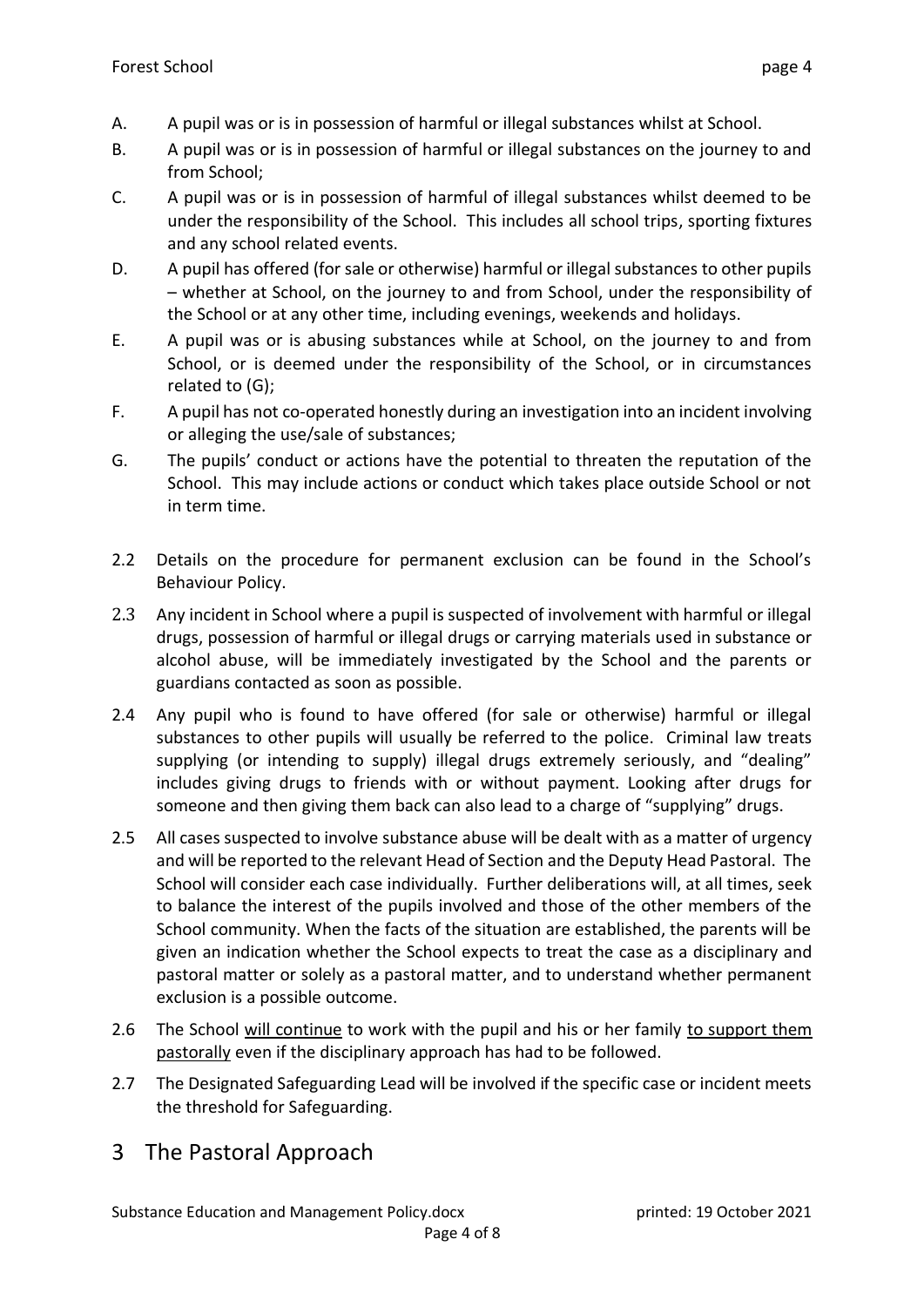- 3.1 Under the following circumstances, the school will regard involvement with harmful or illegal drugs predominantly as a pastoral matter:
- When parents or pupils approach the School to share their concerns about, suspicions of or knowledge of their child's experimentation with alcohol or drug abuse, particularly where this is accompanied by adverse changes in their child's behaviour or motivation;
- Drug or under-age alcohol possession for personal use (and not involving the supply of drugs to others or the purchase from any member of the Forest community) when a pupil is not under the responsibility of the School, when brought to the attention of the School by the pupil involved, other concerned pupils, parents or the Police;
- When the pupil genuinely wants the support and help of the School, in conjunction with parents and external agencies, to reject substance abuse and alter their conduct in order to fulfil the aims and ethos of the School
- When the School judges that there is no significant threat to the reputation of the School in following the Pastoral strand of the Substance Education and Management Policy.
- 3.2 The School will also contact parents directly if a pupil's conduct or performance at School suggests that, in our experience, substance abuse or other inappropriate lifestyle choices may be undermining their prospects of remaining safe, healthy and achieving their potential, or those of other members of the Forest School community. The action of contacting parents should be seen as one among many usual, monitoring actions which are the very core of effective pastoral care. At times, we will share information with parents on a non-prejudice basis. This means that we have received some information pertaining to the use of harmful or illegal substances without irrefutable proof. We share this with parents in good faith and expect them to follow-up the matter with their child. Our experience suggests that non-prejudice sharing of information can be extremely effective in terms of early intervention. In such cases, we encourage an ongoing dialogue between the school and home.
- 3.3 Under these circumstances, the school will offer support via Tutor, Head of House and Head of Section. The Head of Section and/or Deputy Head Pastoral will meet with the pupil's parents and an action plan will be agreed including timeframes for review. We may recommend a referral to our Counselling service. Alternatively, we may recommend a referral to an external agency. The Medical Centre will provide additional support and liaise with medical professionals, as necessary. In rare cases, pupils may be admitted to a specialist centre. The school will continue to liaise with the education team in that setting. Furthermore, upon discharge, the school will work closely with medical professionals and the parents to re-integrate the pupil back into school life.
- 3.4 If, after significant support, the pupil's behaviour, performance and engagement deteriorates, he or she may be better supported in a different setting or, ultimately, subject to the disciplinary approach of this policy.

# 4 Substance Education

4.1 We believe that the purpose of substance education should be to give pupils the knowledge, skills and attitudes to appreciate the benefits of a healthy life-style and to

Substance Education and Management Policy.docx printed: 19 October 2021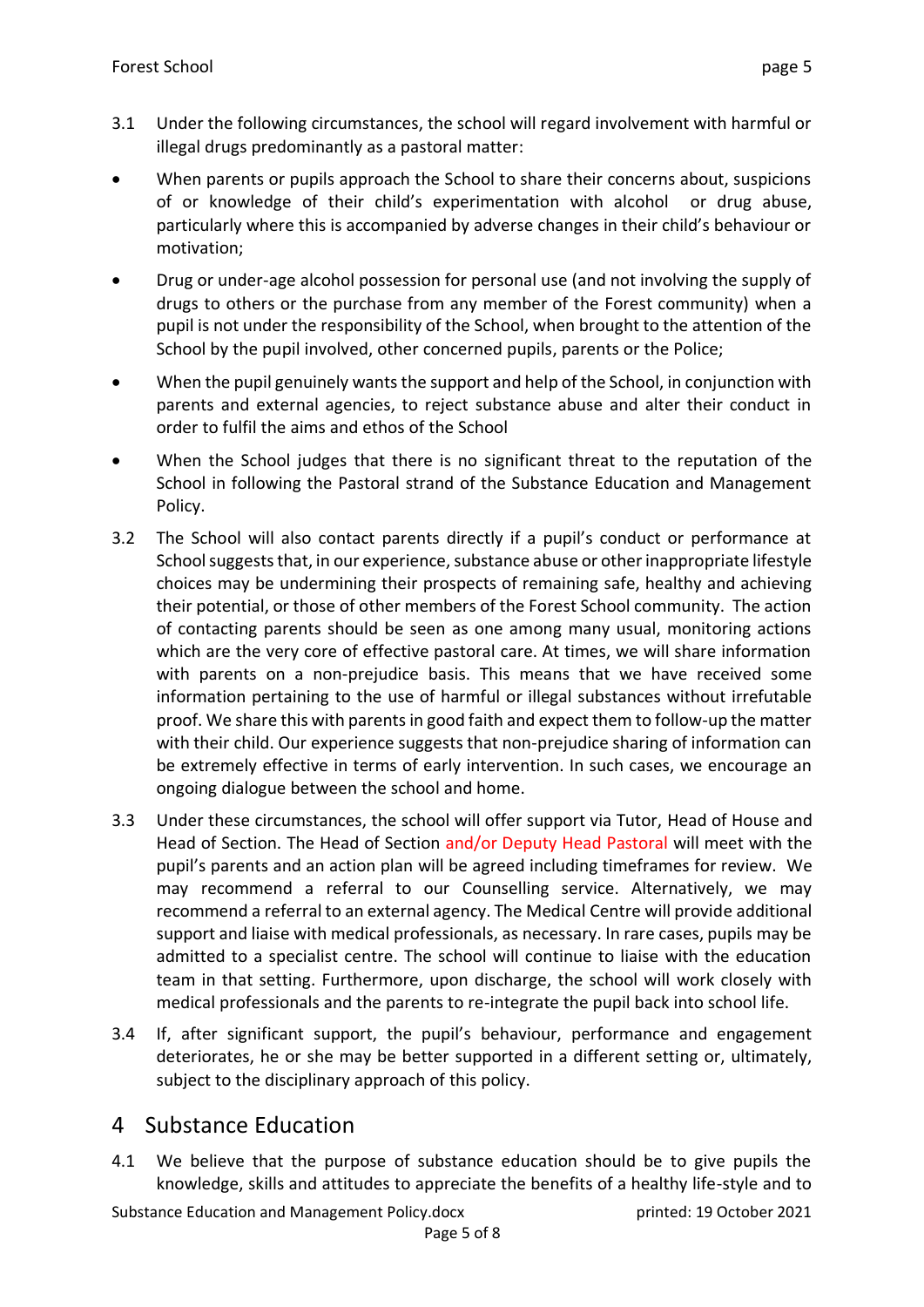relate these to their own actions now and in the future.

- 4.2 Substance education takes place in the following activities:
- Wellbeing (PSHEE)lessons, delivered by experienced staff members and addressing the cognitive, social and emotional factors associated with substance use;
- Specialist lectures and presentations;
- Parent Events
- The Biology Department's curriculum
- Other lessons, both within and outside the formal curriculum, in extra-curricular activities and through the School's pastoral system (e.g. tutorials and assemblies) and
- 4.3 All teaching staff are expected to be mindful of the effective management of incidents involving substance abuse, as part of their statutory duty to safeguard pupils. This includes being alert to the signs that suggest possible involvement and how to respond appropriately to pupils seeking advice and help.

**Appendix 1**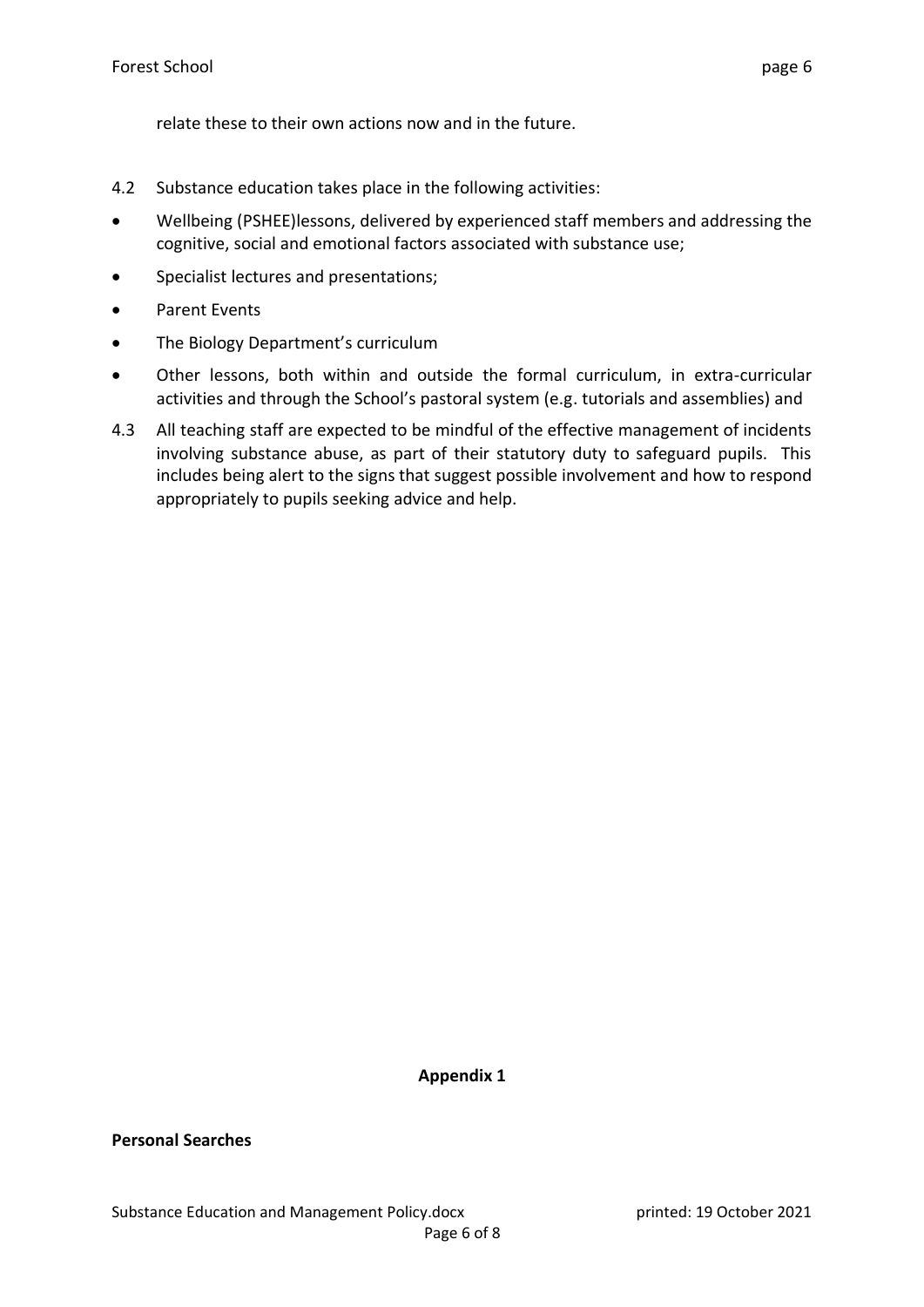The School's Safe Handling, Searches, Contact and Restraint Policy details the statutory guidance and appropriate procedures for staff undertaking personal searches of pupils.

## **Taking temporary possession of suspected illegal substances**

- The law permits school staff to take temporary possession of a substance suspected of being an illegal drug.
- When taking temporary possession, two members of staff should be present.
- Seal sample in a plastic bag (include date and time of seizure and witness present).
- The Police will be notified and arrangements will be made for them to come to school as soon as possible.
- Meanwhile, the Deputy Head Pastoral will store the item in a secure location and inform the Warden as soon as possible.